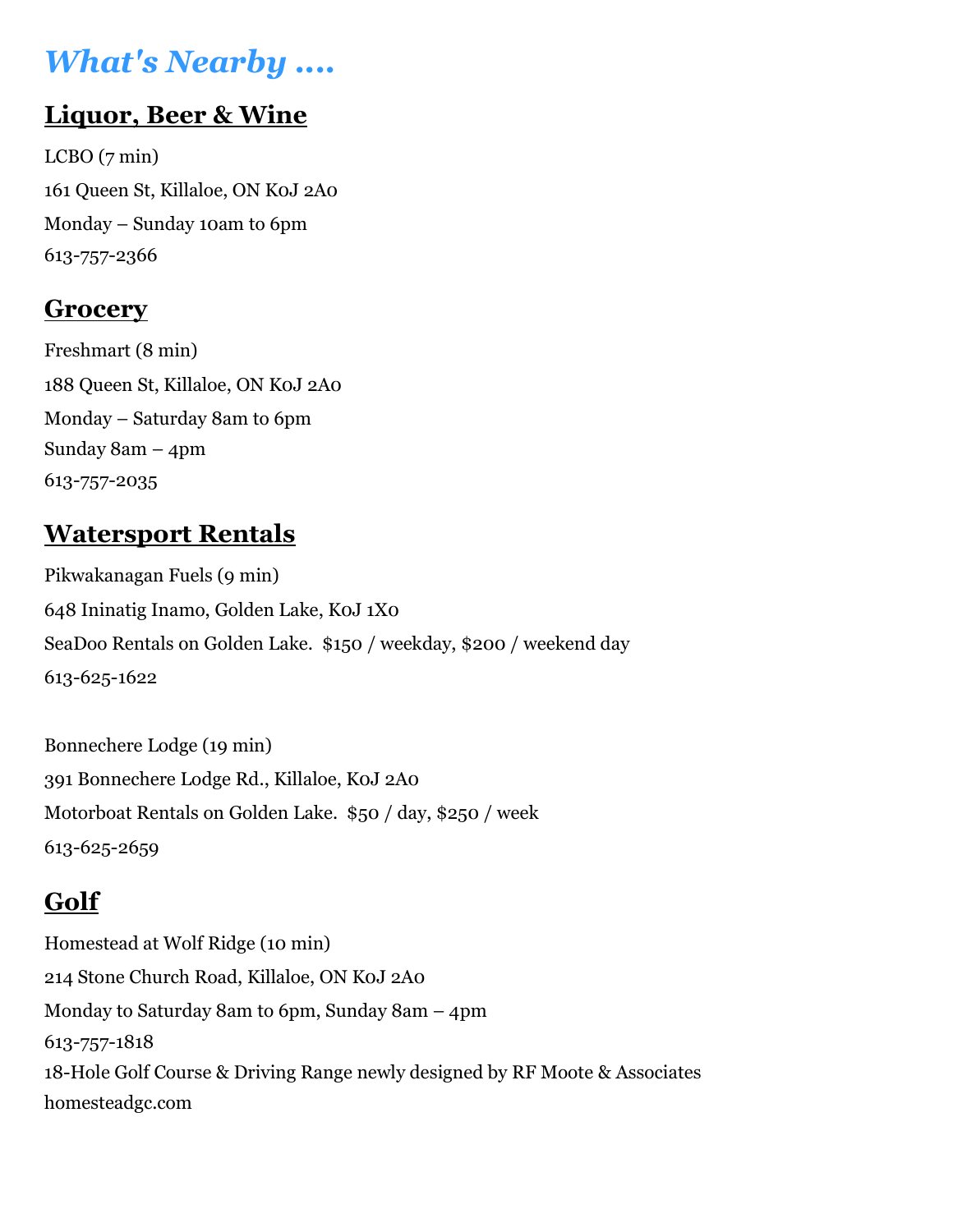#### **Restaurants**

Golden Lake Chinese (0 min – across the street) 13278 Highway 60, Golden Lake, ON K0J 1x0 613-625-2366 Authentic Chinese Food – Eat in or Take Out Breakfast, Lunch, Dinner

The Sands on Golden Lake (1 min) 13613 Highway 60, Golden Lake, ON K0J 1x0 613-625-2525 Intimate Dining overlooking Golden Lake sandsongoldenlake.com Breakfast, Lunch, Dinner

Wilno Tavern (14 min) 17589 Highway 60, Wilno, ON K0J 2N0 613-756-2029 100 Year Old Restaurant in the Heart of Canada's First Polish Settlement wilnotavern.com Lunch & Dinner

#### Coffee & Dessert

Rhythm Of Your Soul – Dairy Bar (0 min – across the street) 13300 Highway 60, Golden Lake, ON K0J 1x0 613-625-1888 Kawartha Ice Cream & Dairy Bar

BeaverTails (8 min) 170 Queen St., Killaloe, ON K0J 2A0 613-717-3004 Beavertails was invented in Killaloe

The Cottage Cup (7 min) 3 Kokomis Road, Golden Lake, ON K0J 1x0 613-717-3004 Gourmet Coffee & Pasties